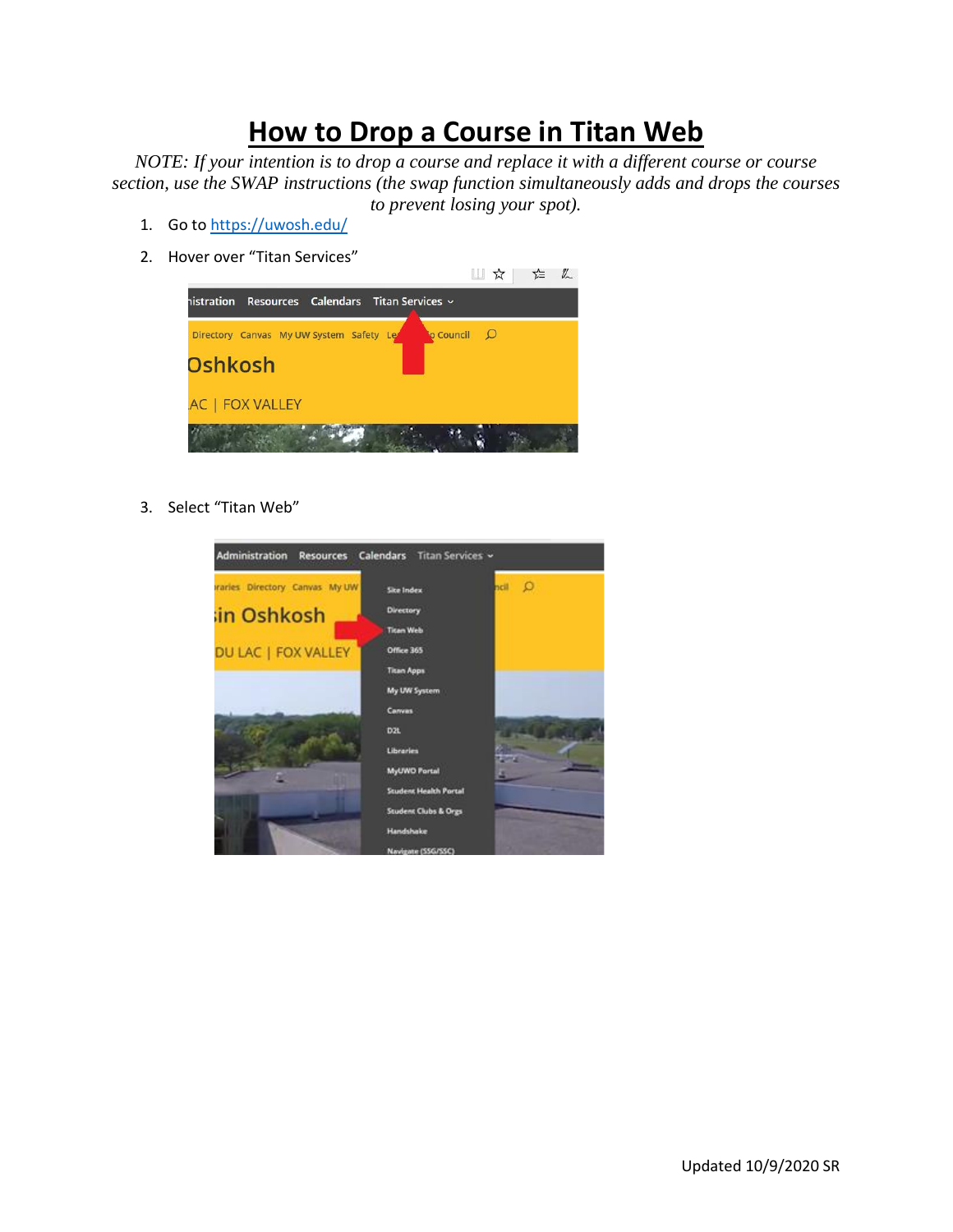4. Click "Titan Web Student Information". Log into Titan Web



5. From your Titan Web homepage, click on the "Grades" drop-down.

| <b>OSHKOSH</b>           |                                                                                                      |                                  |                                         |  |  |  |  |
|--------------------------|------------------------------------------------------------------------------------------------------|----------------------------------|-----------------------------------------|--|--|--|--|
| <b>Student Center</b>    |                                                                                                      |                                  |                                         |  |  |  |  |
| <b>Student Center</b>    |                                                                                                      |                                  |                                         |  |  |  |  |
| <b>Academics</b>         |                                                                                                      |                                  |                                         |  |  |  |  |
| Search<br>Plan<br>Enroll | Legend of Class List Icons - Click "?" for explanation (2)<br><b>Class Links</b><br><b>Deadlines</b> |                                  |                                         |  |  |  |  |
| <b>My Academics</b>      | Fall 2020 Schedule                                                                                   |                                  |                                         |  |  |  |  |
|                          |                                                                                                      | Class                            | Schedule                                |  |  |  |  |
| <b>College Scheduler</b> |                                                                                                      |                                  |                                         |  |  |  |  |
| $\vee$ $\circ$<br>Grades | 闯                                                                                                    | PRF CNSL 702-C03D<br>DIS (90141) | Th 9:30AM -<br>12:30PM<br>Nursing/Ed 38 |  |  |  |  |
|                          | E6                                                                                                   | PRF CNSL 702-C03L<br>LAB (93165) | OFF CAMPUS<br>LOCATION                  |  |  |  |  |

Select Enrollment Drop, then click the blue circle.